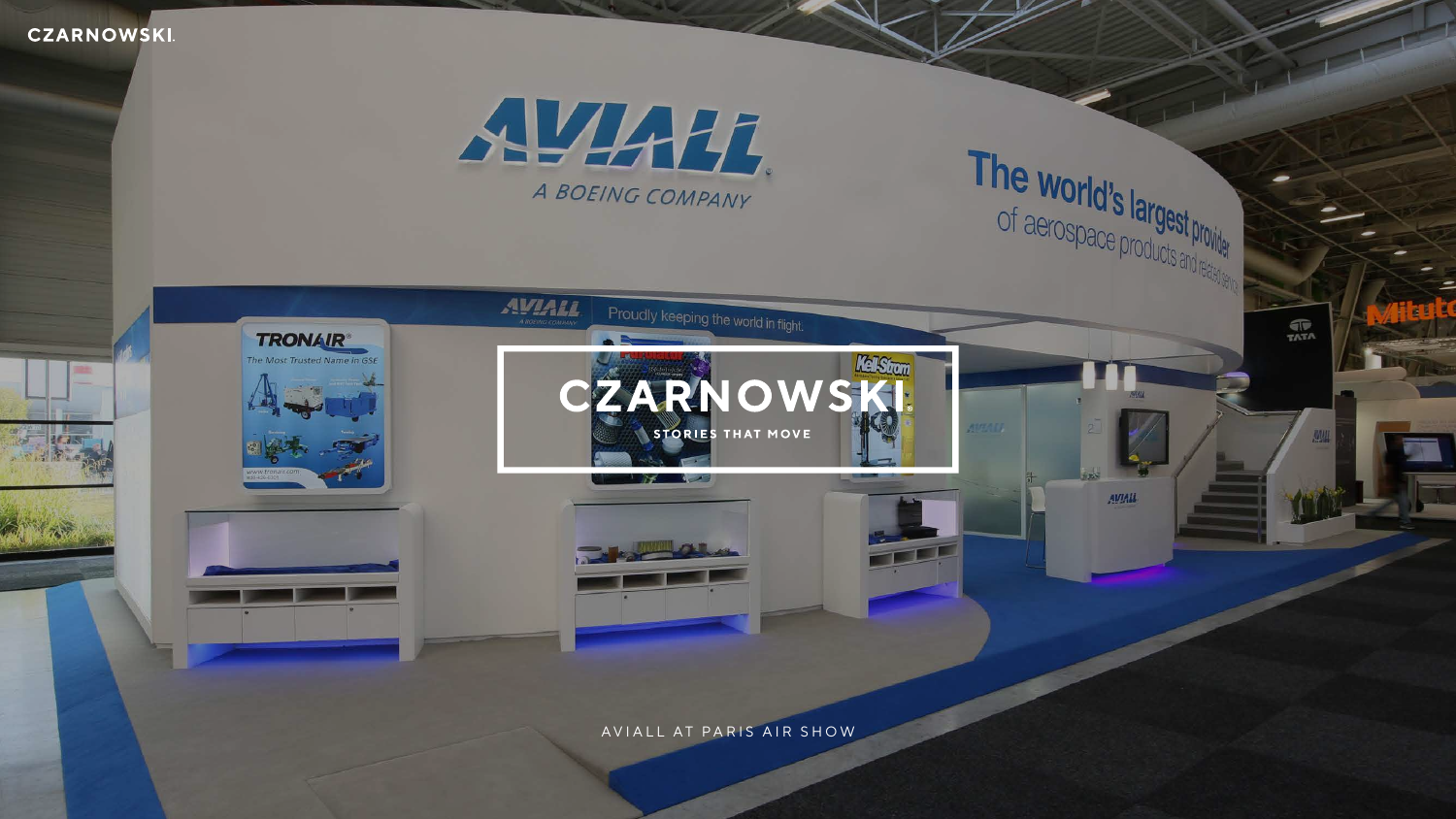# **Challenge**

To create an opportunity for Aviall to establish and enhance client relationships while improving the company's presence at the world's largest airshow, Paris Air Show.

### **CZARNOWSKI.**

# **Aviall at Paris Air Show**

A POLISHED PARIS EXPERIENCE



1 (800) 247-4302 INFO@CZARNOWSKI.COM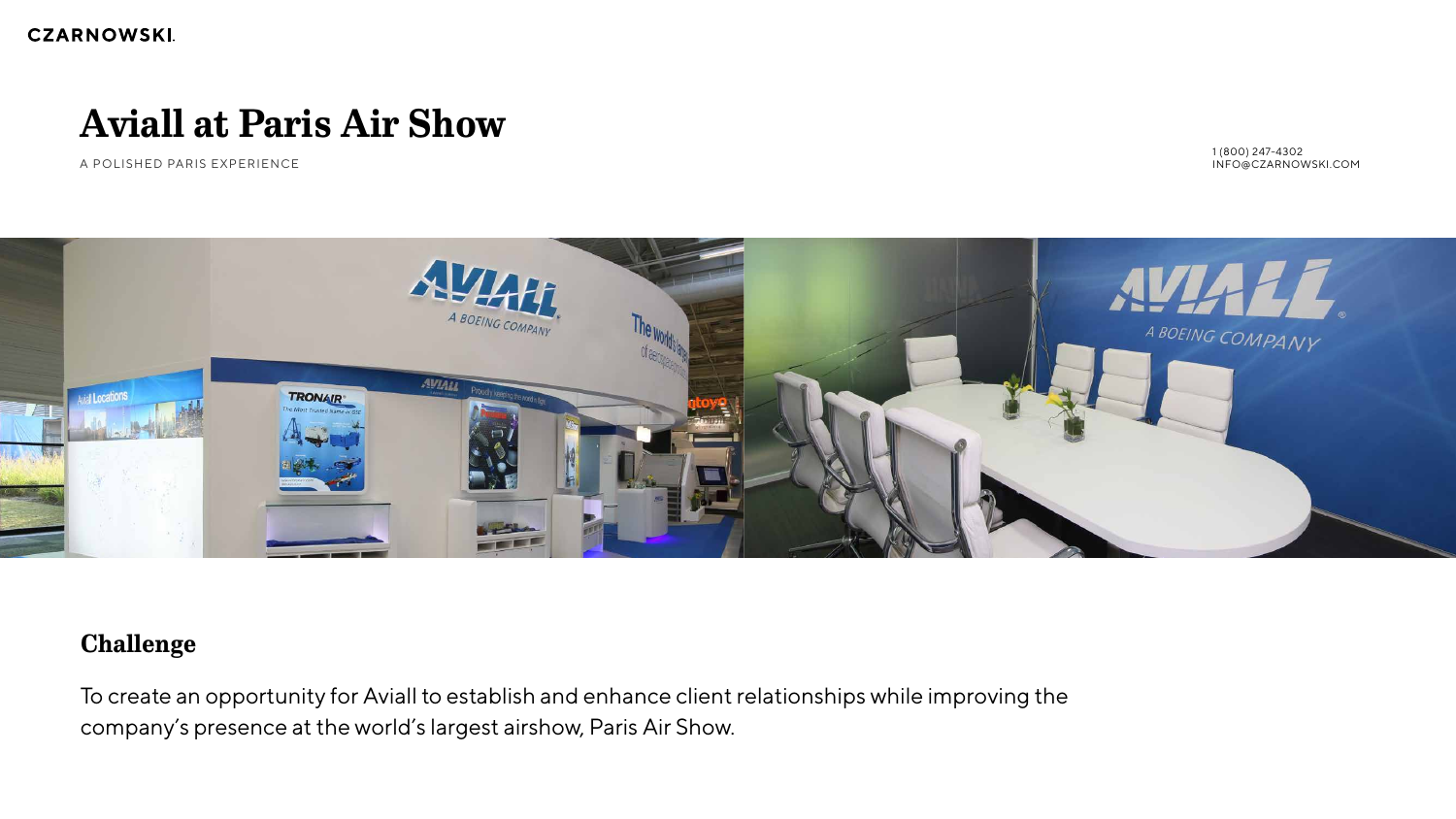**CZARNOWSKI.** 

# **Solution**

A branded, globally recognized design that took Aviall's Paris Air Show presence to the next level and provided an inviting atmosphere to discuss business.

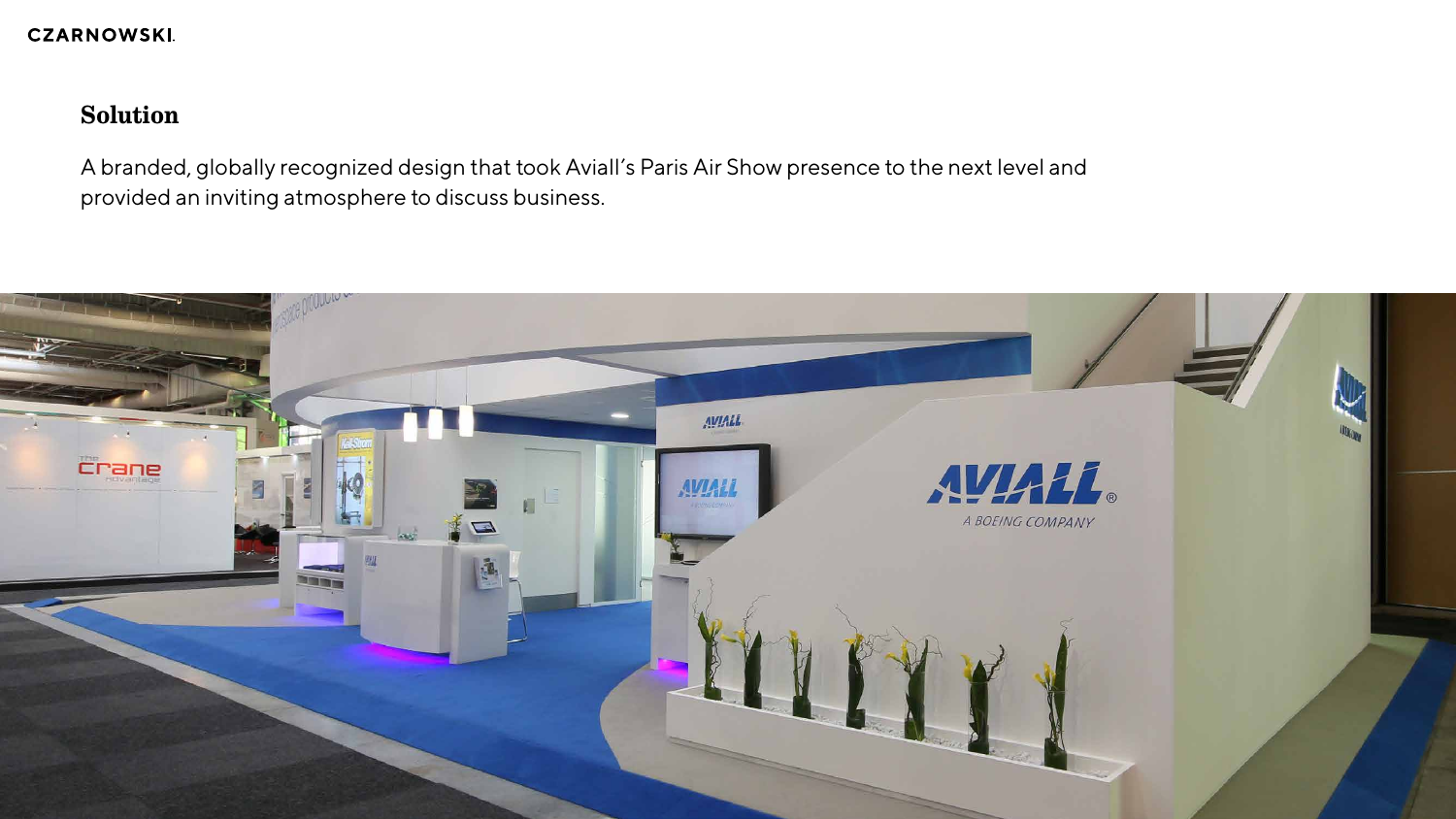# **CZARNOWSKI.**



Our team ensured the exhibit's architecture was consistent with Aviall's global brand by creating a booth and brand standards guide. The guide informed the creation of new architecture, which made its debut at the Paris Air Show.

Hospitality was built directly into the branded design. Plentiful seating and executive conference rooms made it easy for Aviall's representatives to communicate and review contracts with both potential and existing customers.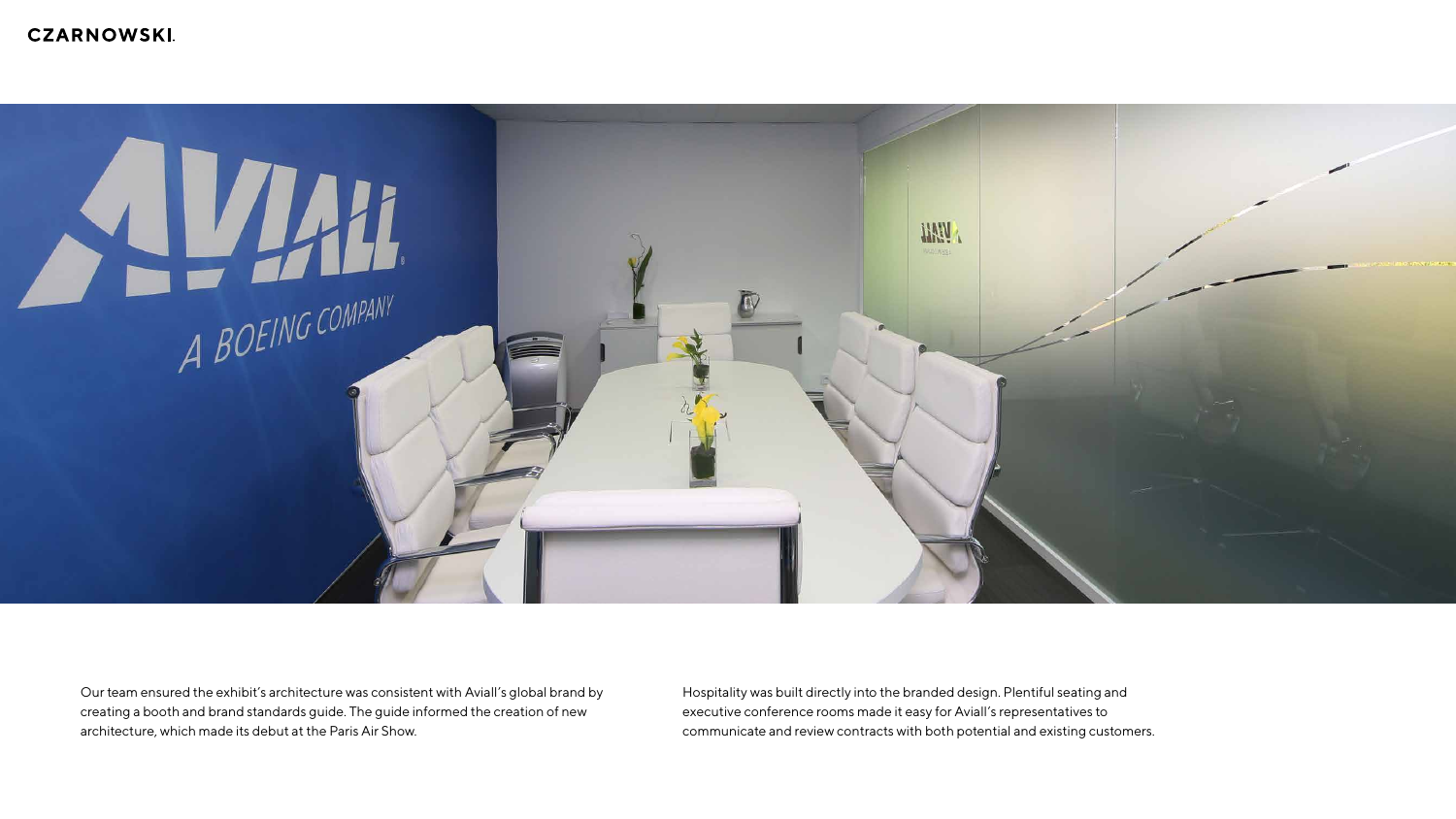### **CZARNOWSKI**.

Aviall's reps also had the ability to collect and evaluate leads through electronic lead capture and eLiterature platforms. 168 leads were captured at the event, up from zero leads collected during the previous year's show.



Aviall was excited to see how far their budget could stretch while still achieving an elite look. Finishes were an integral part of accomplishing this goal, so our team implemented short-term solutions for paint finishes and educated contractors on acceptable levels of finishing.